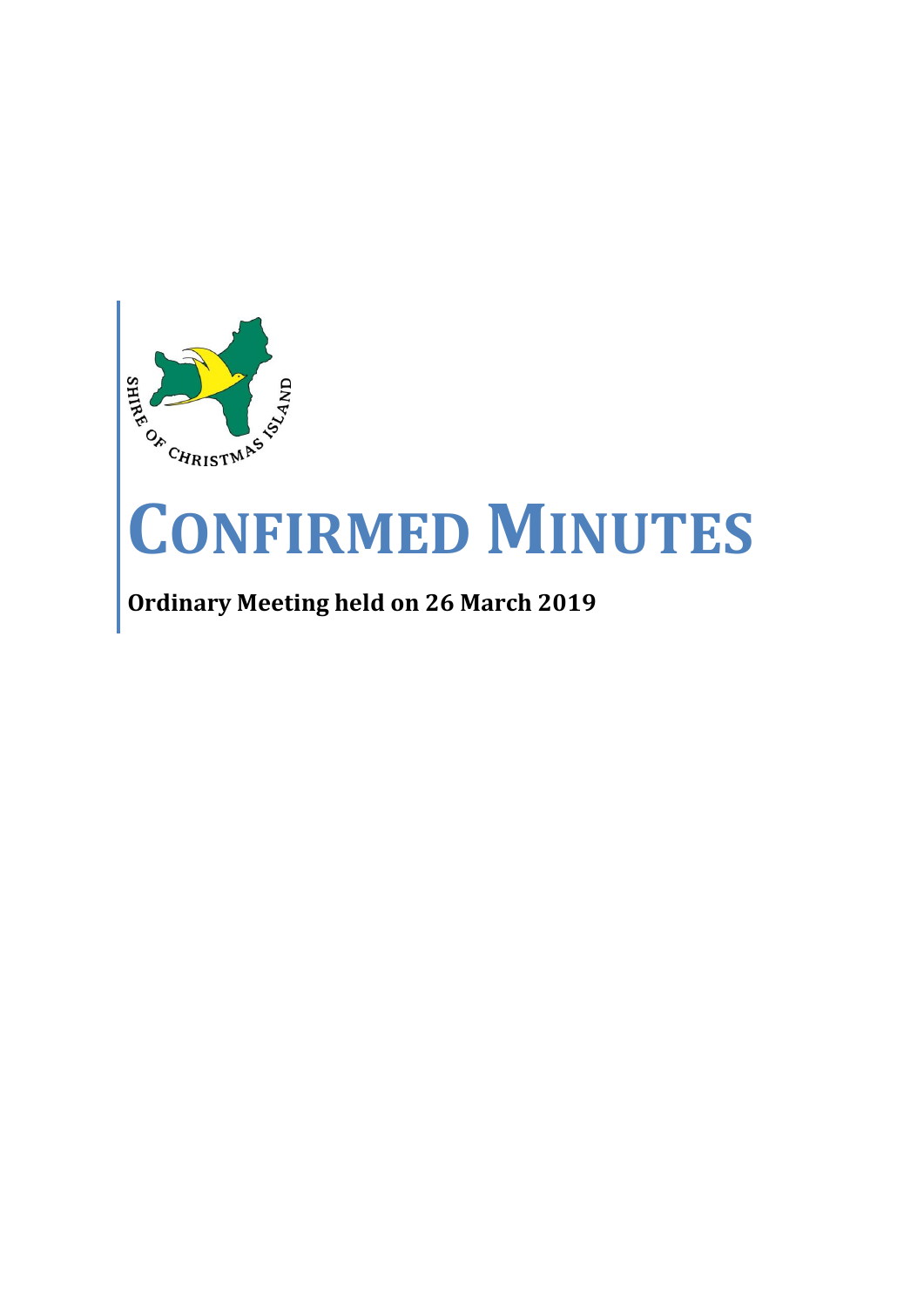

#### **Minutes of the Ordinary meeting of the Shire of Christmas Island Council held at the George Fam Chambers at 7.00pm on Tuesday 26 March 2019**

#### **TABLE OF CONTENTS**

| <b>Agenda</b><br>No. | <b>Item</b>                                                                                                                                                                                                                                     |                |  |
|----------------------|-------------------------------------------------------------------------------------------------------------------------------------------------------------------------------------------------------------------------------------------------|----------------|--|
| 1                    | <b>DECLARATION OF OPENING/ANNOUNCEMENT OF VISITORS</b>                                                                                                                                                                                          | 1              |  |
|                      | SHIRE DEPUTY PRESIDENT DECLARED THE MEETING OPEN AT 7.05PM<br>1.1                                                                                                                                                                               |                |  |
|                      | RECORD OF ATTENDANCES/APOLOGIES/LEAVE OF ABSENCE GRANTED/DECLARATION OF<br>FINANCIAL/PROXIMITY & IMPARTIALITY INTERESTS                                                                                                                         |                |  |
|                      | 2.1<br><b>RECORD OF ATTENDANCE</b>                                                                                                                                                                                                              |                |  |
| $\overline{2}$       | 2.2<br><b>LEAVE OF ABSENCE</b>                                                                                                                                                                                                                  | 1              |  |
|                      | 2.3<br>APOLOGY                                                                                                                                                                                                                                  |                |  |
|                      | 2.4<br>DECLARATION OF FINANCIAL/IMPARTIALITY/PROXIMITY INTEREST                                                                                                                                                                                 |                |  |
| 3                    | RESPONSE TO PREVIOUS PUBLIC QUESTION TAKEN ON NOTICE                                                                                                                                                                                            | 1              |  |
| 4                    | <b>PUBLIC QUESTION TIME</b>                                                                                                                                                                                                                     | $1 - 2$        |  |
|                      | <b>APPLICATION FOR LEAVE OF ABSENCE</b>                                                                                                                                                                                                         |                |  |
| 5                    | 5.1<br>CR WOO, KOH & FOO                                                                                                                                                                                                                        | $\overline{2}$ |  |
| 6                    | PETITIONS/DEPUTATIONS/PRESENTATIONS                                                                                                                                                                                                             | $\overline{2}$ |  |
| 7                    | CONFIRMATION OF MINUTES OF PREVIOUS MEETING(S)/BUSINESS ARISING FROM<br><b>PREVIOUS MEETINGS</b><br>7.1<br>MINUTES OF ORDINARY COUNCIL MEETING HELD ON 12 FEBRUARY 2019<br>7.2<br><b>BUSINESS ARISING FROM THE MINUTES OF PREVIOUS MEETINGS</b> | $\overline{2}$ |  |
| 8                    | <b>ANNOUNCEMENTS BY THE PRESIDING MEMBER WITHOUT DISCUSSION</b>                                                                                                                                                                                 | $\overline{2}$ |  |
| 9                    | <b>COMMITTEE REPORTS</b><br><b>COMMUNITY WELFARE FUND MANAGEMENT COMMITTEE MEETING</b><br>9.1                                                                                                                                                   | 2              |  |
| 10                   | <b>OFFICER REPORTS</b>                                                                                                                                                                                                                          | 3              |  |
| 10.1                 | <b>CHIEF EXECUTIVE OFFICER</b><br>10.1.1 ALGA NATIONAL CONFERENCE ATTENDANCE<br>10.1.2 STRATEGIC ENVIRONMENTAL ASSESSMENT - TERMS OF REFERENCE                                                                                                  | 3              |  |
| 10.2                 | <b>MANAGER FINANCE AND IT</b><br>10.2.1 SCHEDULE OF ACCOUNTS - FEBRUARY 2019                                                                                                                                                                    | 3              |  |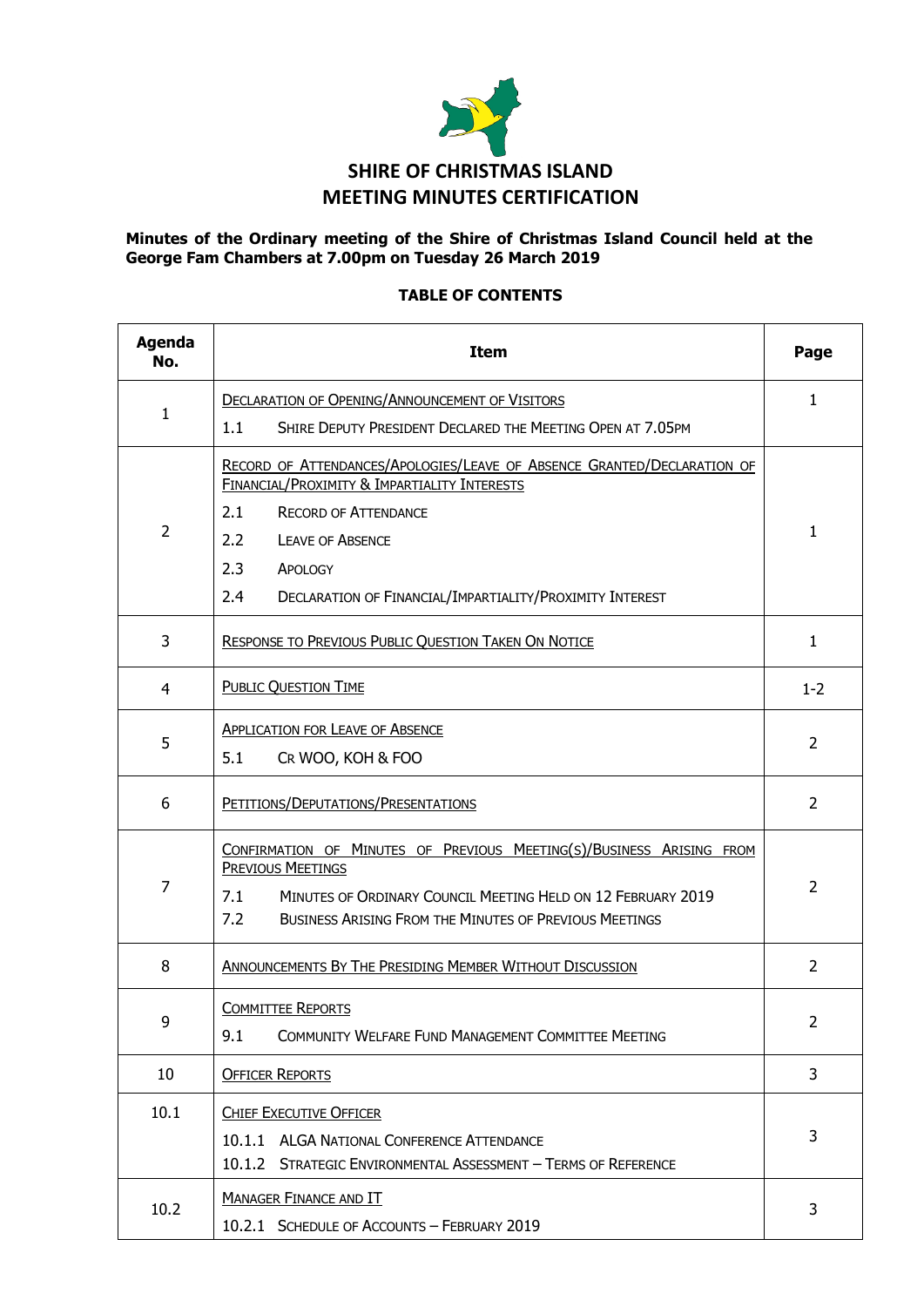|      | 10.2.2 FINANCIAL STATEMENTS - FEBRUARY 2019                                                                                                          |     |
|------|------------------------------------------------------------------------------------------------------------------------------------------------------|-----|
| 10.3 | <b>MANAGER COMMUNITY SERVICES</b>                                                                                                                    | 3   |
| 10.4 | <b>MANAGER WORK, SERVICES &amp; WASTE</b><br>10.4.1 TRACTOR - KUBOTA DISCOUNT PURCHASE<br>10.4.2 FTHEL BEACH - HIGH PRESSURE WATER CLEANING CONTRACT | 3-4 |
| 10.5 | <b>MANAGER RECREATIONAL SERVICES</b>                                                                                                                 | 4   |
| 10.6 | <b>MANAGER GOVERNANCE, RESEARCH, POLICY AND GRANTS</b>                                                                                               | 4   |
| 11   | ELECTED MEMBERS MOTIONS OF WHICH PREVIOUS NOTICE HAS BEEN GIVEN                                                                                      | 4   |
| 12   | NEW BUSINESS OF AN URGENT NATURE INTRODUCED BY DECISION OF THE MEETING                                                                               | 4   |
| 13   | <b>BEHIND CLOSED DOORS</b>                                                                                                                           | 4   |
| 14   | <b>CLOSURE OF MEETING</b><br>THE SHIRE PRESIDENT CLOSED THE MEETING AT 8.45PM                                                                        | 4   |
| 15   | DATE OF NEXT MEETING: 23 APRIL 2019                                                                                                                  | 4   |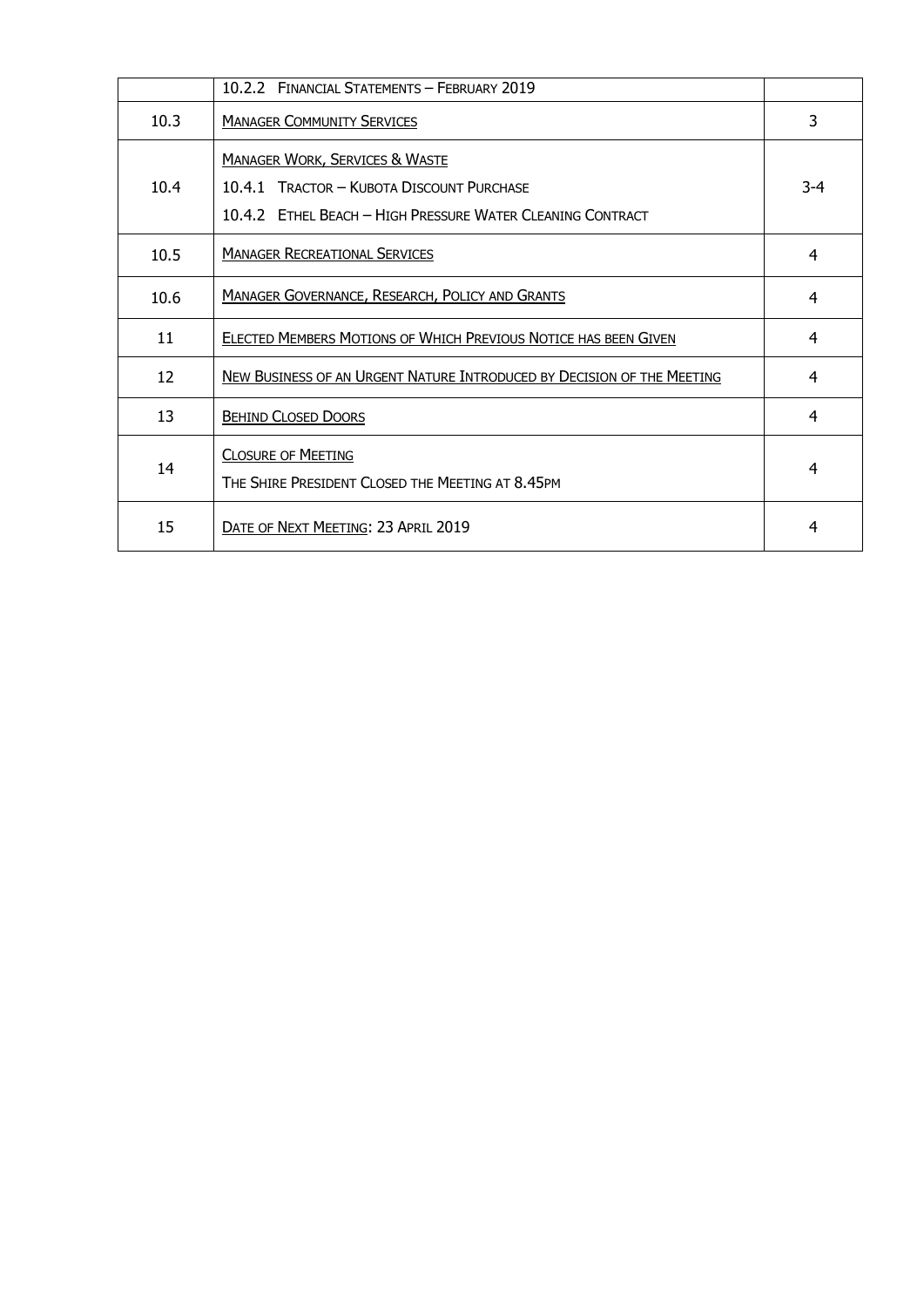

#### **CONFIRMED MINUTES**

**Ordinary Meeting of the Shire of Christmas Island held at the George Fam Chambers at 7.00pm on Tuesday 26 March 2019**

#### **1 DECLARATION OF OPENING/ANNOUNCEMENT OF VISITORS**

The Shire President declared the meeting open at 7.05pm.

#### **2 RECORD OF ATTENDANCE/APOLOGIES/LEAVE OF ABSENCE/ DECLARATIONS OF FINANCIAL INTEREST**

2.1 **Record of Attendance**

Deputy President Cr Kee Heng **FOO** Councillors Cr Rosnah **PAL**

Shire President Cr Gordon **THOMSON** Cr Azmi **YON** Cr Kelvin **LEE** Cr Hafiz **MASLI** Cr Vincent **SAW**

Chief Executive Officer **David PRICE** Manager Work, Services & Waste Ian **DODDS** Manager Recreation Services & Training **Contains Clivier LINES** 

Minute Taker **Shikin HASINUDIN** 

- 2.2 **Leave of Absence –** Cr Philip **WOO**
- 2.3 **Apologies –** Cr Nora **KOH**
- 2.4 **Declarations of Financial/Impartiality/Proximity Interest**
- **3 RESPONSE TO PREVIOUS PUBLIC QUESTIONS TAKEN ON NOTICE**

#### **4 PUBLIC QUESTION TIME**

4.1 Cr PAL – Playgrounds – Cr PAL asked whether there were any plans for new playground equipment for Kampong?

The Manager Recreation Services, Olivier Lines replied that he had a couple of requests from kids living in Kampong for a swing like the swing previously installed at the Poon Saan Park. Mr Lines did costings for the swings and labour.

The Chief Executive Officer advised that he will be meeting with Dr Van Beek and will be raising the matter. He will also include the matters regarding maintenance of the basketball court at Kampong such as replacing the ring, pressure cleaning the floors and installing handrails for the stairs.

4.2 Cr PAL – Cleaning of Footpaths and Crossings – Cr PAL advised Council that the footpaths around town tend to get mouldy and slippery during the wet weather. Can Council check footpaths and crossings and pressure clean areas that are unsafe?

The Shire President replied that Council will look into this matter.

4.3 Cr PAL – Sulo Bins – Cr PAL advised Council that the Sulo Bins, especially around Kampong are not being organised and picked up properly. Is it possible for Council to organise or inform residents regarding placing bins properly and disposing wet rubbish appropriately?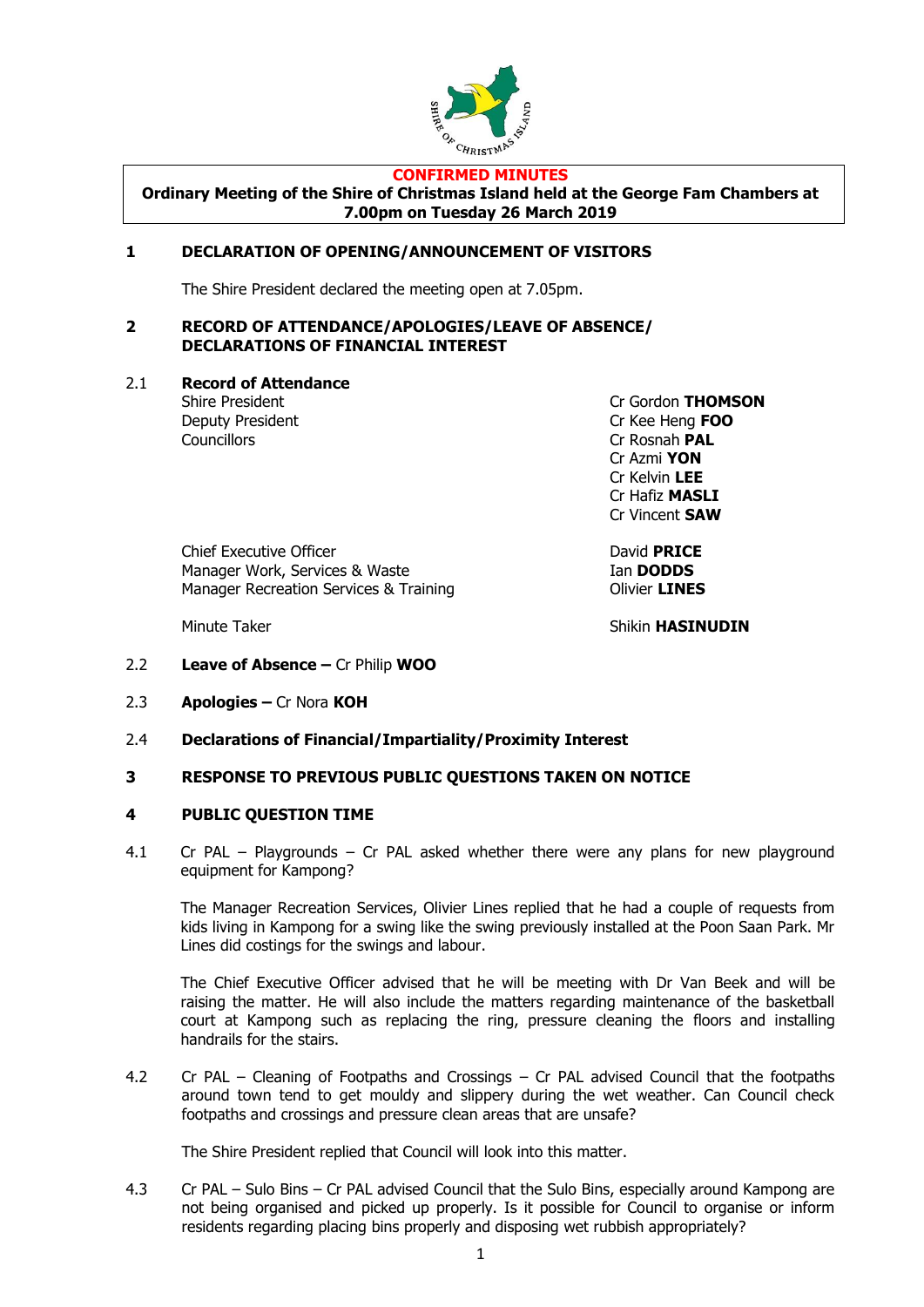The Manager Works, Services and Waste, Mr Ian Dodds replied that he has been discussing this issue with representatives of the Islamic Council. He is willing to meet with Councillors and Kampong representatives to discuss issues such as wet rubbish disposals, bin locations and parking that interfere with rubbish collection for the truck.

4.4 Cr YON would like to acknowledge the work that Council has done on the North West Point road and also for the support and assistance that was provided for the Solidarity Day on 24 March 2019.

#### **5 APPLICATIONS FOR LEAVE OF ABSENCE**

5.1 Cr WOO, KOH & FOO – Leave of Absence

| CUUIILII NGJUJULIUII |                                                                                                     |                       |
|----------------------|-----------------------------------------------------------------------------------------------------|-----------------------|
| <b>Moved: Cr YON</b> | Seconded: Cr PAL                                                                                    | <b>Res. No: 09/19</b> |
|                      | That the leave of absence application submitted by Cr WOO (15/3/10 to $1/4/19$ ) Cr KOH (17/4/10 to |                       |

That the leave of absence application submitted by Cr WOO (15/3/19 to 1/4/19), Cr KOH (17/4/19 to 7/5/19) and Cr FOO (29/3/19 to 7/5/19) be approved.

**Carried: 7/0**

**Council Resolution**

#### **6 PETITIONS/DEPUTATIONS/PRESENTATIONS**

#### **7 CONFIRMATION OF MINUTES OF PREVIOUS MEETINGS/BUSINESS ARISING FROM THE MINUTES OF PREVIOUS MEETINGS**

#### **7.1 Minutes of Ordinary Council Meeting held on 12 February 2019** Members considered the unconfirmed minutes.

#### **Council Resolution**

| <b>Moved: Cr YON</b> | <b>Seconded: Cr FOO</b> | <b>Res. No: 10/19</b> |
|----------------------|-------------------------|-----------------------|
|                      |                         |                       |

That Council adopt the unconfirmed minutes of the 12 February 2019 Council Meeting.

**Carried: 7/0**

#### **7.2 Business Arising from the Minutes of Previous Meetings**

#### **8 ANNOUNCEMENTS BY PRESIDING MEMBER WITHOUT DISCUSSION**

#### **9 REPORTS OF COMMITTEES**

9.1 Community Welfare Fund Management Committee Meeting

#### **Council Resolution**

| <b>Moved: Cr YON</b>                                                                         | <b>Seconded: Cr SAW</b> | <b>Res. No: 11/19</b> |
|----------------------------------------------------------------------------------------------|-------------------------|-----------------------|
| That the Unconfirmed Minutes of the Community Welfare Fund Management Committee Meeting held |                         |                       |
| on 19 November 2018 and the Unconfirmed Minutes of the Community Welfare Fund Management     |                         |                       |
| Committee Meeting held on 12 February 2019 be received.                                      |                         |                       |

#### **Carried: 7/0**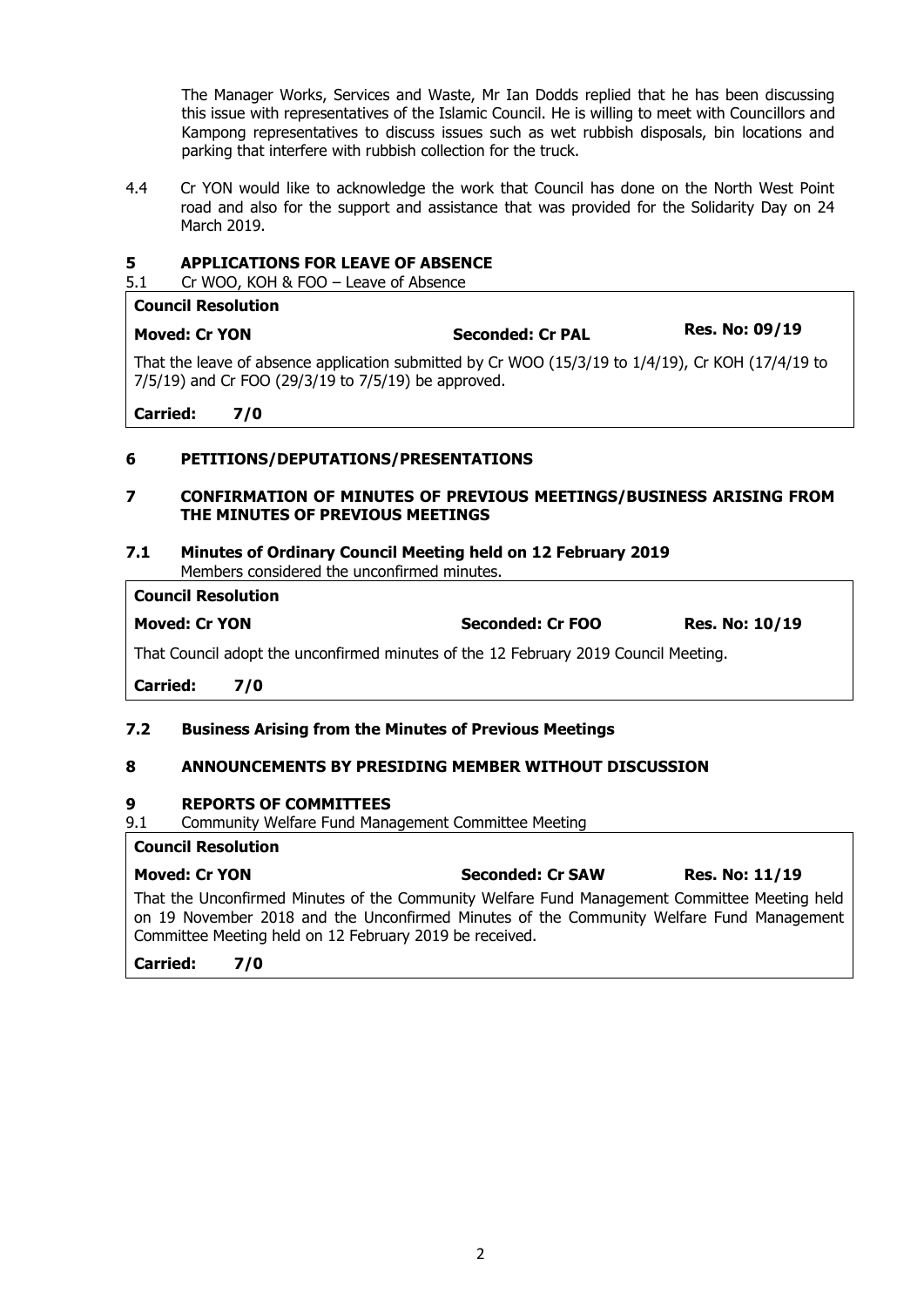#### **10 REPORTS OF OFFICERS**

#### **10.1 Chief Executive Officer**

10.1.1 ALGA National Conference Attendance

#### **Council Resolution**

**Moved: Cr LEE Seconded: Cr YON Res. No: 12/19**

That Council –

- 1. confirm registration to attend the 2019 Australian Local Government Association National Assembly conference scheduled for 16 to 19 June 2019 in Canberra,
- 2. nominates the Shire President, the CEO and Councillors LEE, MASLI, YON, KOH and PAL to attend the conference for the purpose of registration, travel and accommodation arrangements, advise the CEO of any Motions by 29 March 2019 that Council may want to have included in the Conference Agenda Papers and
- 4. confirm the voting  $(x 1 Cr$  LEE) and proxy  $(x 1 Cr$  MASLI) delegates for the conference.

**Carried: 7/0**

10.1.2 Strategic Environmental Assessment – Term of Reference

| <b>Council Resolution</b>                                                                                                   |                                                                                                  |                |  |  |
|-----------------------------------------------------------------------------------------------------------------------------|--------------------------------------------------------------------------------------------------|----------------|--|--|
| Moved: Cr FOO                                                                                                               | <b>Seconded: Cr YON</b>                                                                          | Res. No: 13/19 |  |  |
| Part 10 of the EPBC Act 1999 (Cth)                                                                                          | Council endorses the Shire submission on the Strategic Assessment Draft Terms of Reference under |                |  |  |
| Council also requests from DIRDC to engage on a regular basis with the Shire throughout the Strategic<br>Assessment process |                                                                                                  |                |  |  |
| The CEO is required to publish the Shire submission for public information in the Islander                                  |                                                                                                  |                |  |  |
| <b>Carried:</b><br>7/0                                                                                                      |                                                                                                  |                |  |  |
|                                                                                                                             |                                                                                                  |                |  |  |

#### **10.2 Manager Finance & Administration**

10.2.1 Schedule of Accounts – February 2019 **Council Resolution Moved: Cr LEE Seconded: Cr FOO Res. No: 14/19** That Council approves the expenditure as presented in February 2019 Schedule of Accounts.

**Carried: 7/0**

10.2.2 Financial Statements – February 2019

| <b>Council Resolution</b> |                           |                       |
|---------------------------|---------------------------|-----------------------|
| Moved: Cr LEE             | <b>Seconded: Cr MASLI</b> | <b>Res. No: 15/19</b> |

That Council receives the Financial Statements of the February 2019 for the Municipal Fund.

**Carried: 7/0**

#### **10.3 Manager Community Services**

#### **10.4 Manager Works, Services & Waste**

10.4.1 Tractor - Kubota Discount Purchase

| <b>Council Resolution</b>                                                                         |     |                  |                       |  |
|---------------------------------------------------------------------------------------------------|-----|------------------|-----------------------|--|
| <b>Moved: Cr YON</b>                                                                              |     | Seconded: Cr FOO | <b>Res. No: 16/19</b> |  |
| That Council accept the recommendation to purchase a substantially discounted New Kubota Tractor. |     |                  |                       |  |
| <b>Carried:</b>                                                                                   | 7/0 |                  |                       |  |